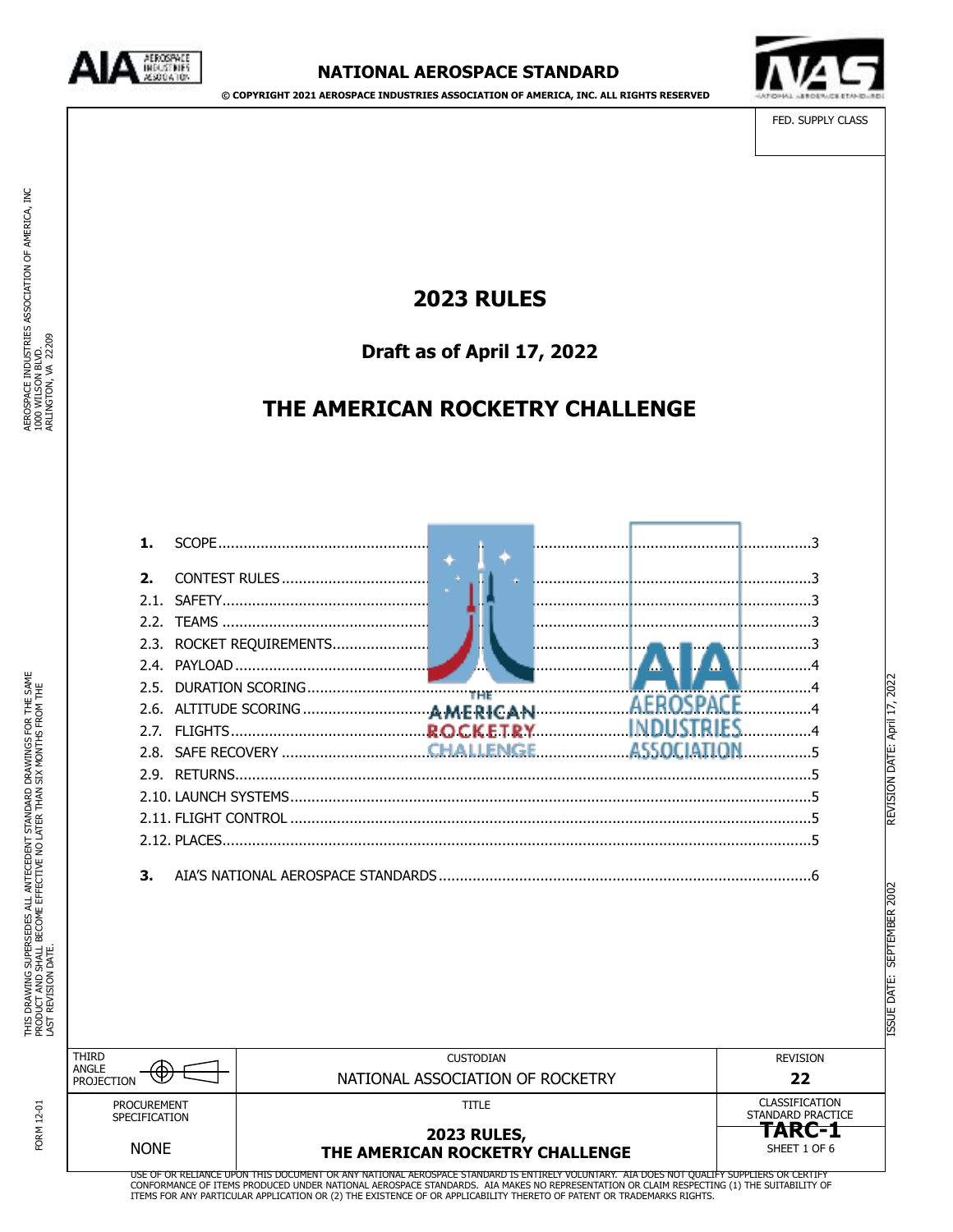

**© COPYRIGHT 2019 AEROSPACE INDUSTRIES ASSOCIATION OF AMERICA, INC. ALL RIGHTS RESERVED**



# TABLE OF CONTENTS

| 2. |  |
|----|--|
|    |  |
|    |  |
|    |  |
|    |  |
|    |  |
|    |  |
|    |  |
|    |  |
|    |  |
|    |  |
|    |  |
|    |  |
|    |  |
|    |  |
|    |  |

FORM 19-01

FORM 19-01

AEROSPACE INDUSTRIES ASSOCIATION OF AMERICA, INC

AEROSPACE INDUSTRIES ASSOCIATION OF AMERICA, INC<br>1000 WILSON BLVD.<br>ARLINGTON, VA 22209

1000 WILSON BLVD. ARLINGTON, VA 22209

| <b>REVISION</b> |  |
|-----------------|--|
| 23              |  |

**TARC-1**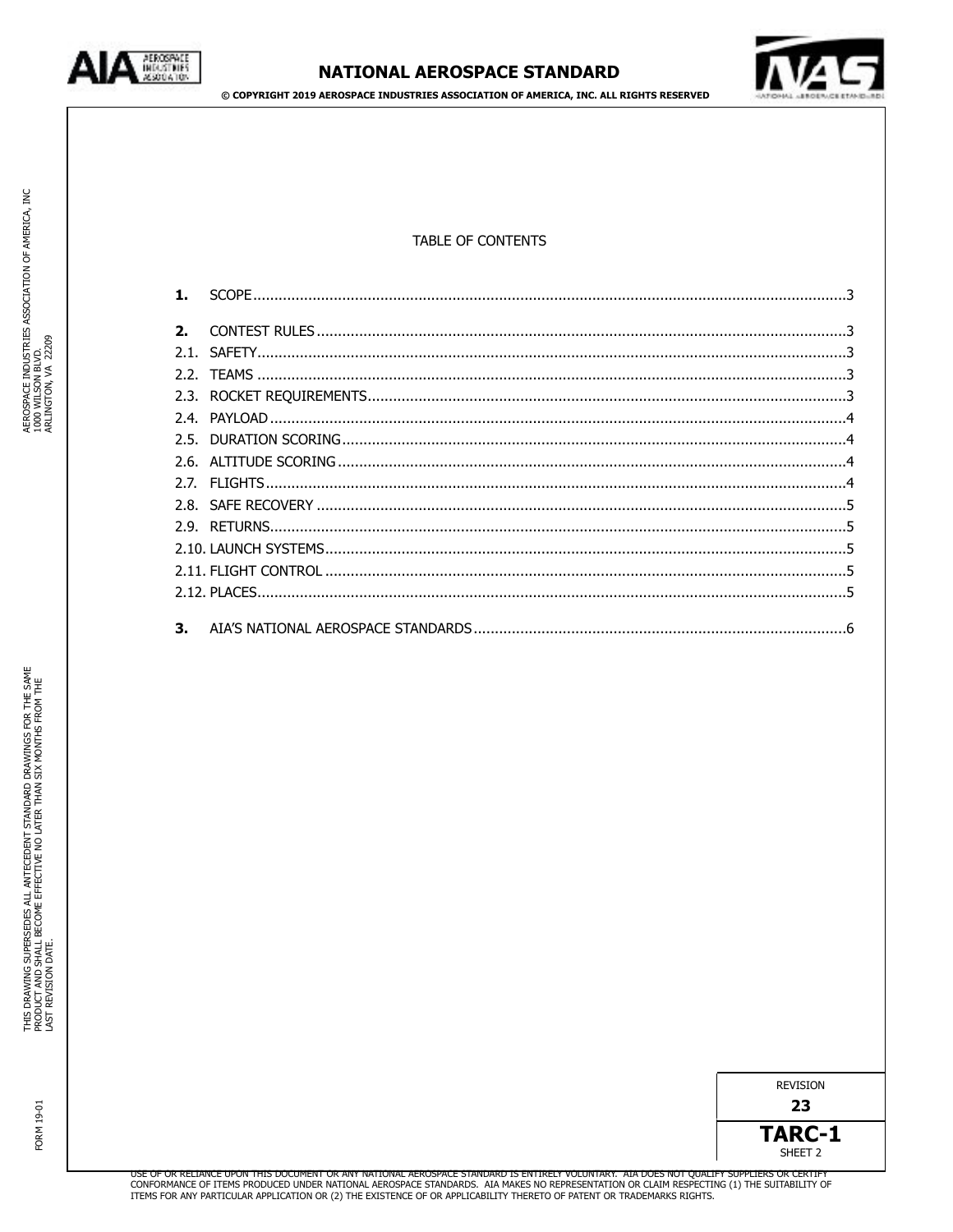



# <span id="page-2-0"></span>**1. SCOPE**

<span id="page-2-1"></span>This document provides the rules for the 2023 American Rocketry Challenge.

# **2. CONTEST RULES**

### <span id="page-2-2"></span>2.1. SAFETY

All rockets must be built and flown in accordance with the Model Rocket Safety Code of the National Association of Rocketry (NAR), any applicable local fire regulations, and Federal Aviation Regulations. Rockets flown at the Finals must have previously flown safely and successfully. Rockets will be inspected before launch and observed during flight by a NAR official, whose judgment on their compliance with the Safety Code and with these rules will be final. Teams are encouraged to consult with designated NAR officials who are running this event well before the fly-off to resolve any questions about design, the Safety Code, or these rules.

### <span id="page-2-3"></span>2.2. TEAMS

The application for a team must come from a single school or a single U.S. incorporated non-profit youth or educational organization (excluding the National Association of Rocketry, Tripoli Rocketry Association, or any of their local chapters or any other incorporated rocket organization). There is no limit to the number of teams that may be entered from any single school or organization, but no more than two teams containing students who attend the same school or who are members of the same organization, regardless of whether the teams are sponsored by that school or organization, can be invited to attend the Finals. Team members must be students who are currently enrolled in grades 6 through 12 in a U.S. school or homeschool. Teams may have members from other schools or other organizations and may obtain financing from any source, not limited to their sponsoring organization. Teams must be supervised by an adult approved by the principal of the sponsoring school, or by an officially-appointed adult leader of their sponsoring organization. Minimum team size is three students and maximum is ten students. Each student member must make a significant contribution to the designing, building, and/or launching of the team's entry. No part of any of these activities for a rocket used in a qualification flight or at the Finals may be done by any adult, by a company (except by the sale of standard off-the-shelf components available to the general public, but not kits or designs for the event), or by any person not a student on that team. If custom 3-D printed parts or circuit boards are used in a rocket, these must be designed and fabricated by student team members only. No student may be on more than one team. The supervising teacher/adult may supervise more than one team. The Challenge is open to the first 1000 teams that submit a completed application, including payment, between May 18 and December 1, 2022.

### <span id="page-2-4"></span>2.3. ROCKET REQUIREMENTS

Rockets must not exceed 650 grams gross weight at liftoff. The overall length of the rocket must be no less than 650 millimeters (25.6 inches) as measured from the lowest to the highest points of the airframe structure (including fins) in launch configuration. They must use two body sections, which may be of any length and diameter. One of these must contain the egg and altimeter, and the second must contain the rocket motor(s). The two sections must separate after apogee and recover separately, both by parachute. Rockets must have the team's official TARC entry number written on them. Rockets flown at the Finals will be required to have a paint or other decorative coating applied to any wood, paper, or fiber exterior surface of the rocket and will be assessed a 5-point flight score penalty on their first flight at the Finals if they do not. Rockets may not be commercially-made kits designed to carry egg payloads with the only modification being the addition of an altimeter compartment. They must have only one stage. They must be powered only by commerciallymade model rocket motors of "F" or lower power class that are listed on the TARC Certified Motor List posted on the TARC website and provided in the TARC Handbook. Any number of motors may be used, but the motors used must not contain a combined total of more than 80 Newton-seconds of total impulse based on the total impulse ratings in the TARC list and they must be used only for flight propulsion. Motors must be retained in the rocket during flight and at ejection by a positive mechanical means (clip, hook, screw-on cap, etc.) and not retained simply by friction fit in the motor mounting tube, but they must be removable post-flight. Rockets must not contain any pyrotechnic charges except those provided as part of the basic commercially-made rocket motor used for the flight, and these must be used only in the manner prescribed in the instructions for that motor.





USE OF OR RELIANCE UPON THIS DOCUMENT OR ANY NATIONAL AEROSPACE STANDARD IS ENTIRELY VOLUNTARY. AIA DOES NOT QUALIFY SUPPLIERS OR CERTIFY CONFORMANCE OF ITEMS PRODUCED UNDER NATIONAL AEROSPACE STANDARDS. AIA MAKES NO REPRESENTATION OR CLAIM RESPECTING (1) THE SUITABILITY OF<br>ITEMS FOR ANY PARTICULAR APPLICATION OR (2) THE EXISTENCE OF OR APPLICABILITY THERET

FORM 19-01

FORM 19-0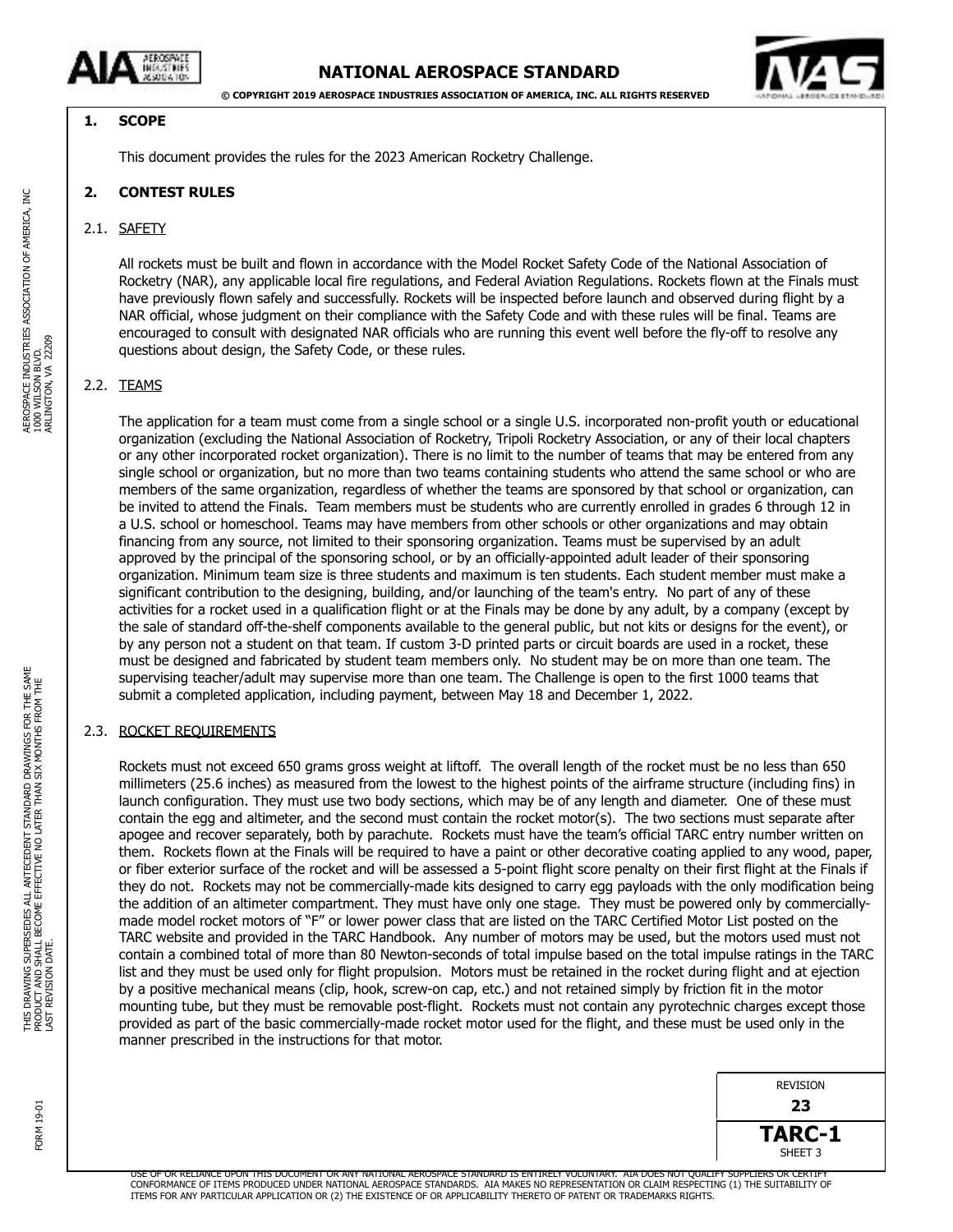



# <span id="page-3-0"></span>2.4. PAYLOAD

Rockets must contain and completely enclose (in any orientation) one raw hen's egg of 55 to 61 grams weight and a diameter of 45 millimeters or less; and must return it from the flight without any cracks or other external damage. The egg will be issued to the teams by event officials during the Finals, but teams must provide their own egg for their qualifying flights. The egg and altimeter must be removed from the rocket at the end of a qualification or Finals flight in the presence of a designated NAR official and presented to that official, who will inspect the egg for damage after their removal and will read the altimeter score. All coatings, padding, or other materials used to protect the egg must be removed by the team prior to this inspection. Any external damage to the egg noted after its flight and removal from the rocket by the team is disqualifying.

# <span id="page-3-1"></span>2.5. DURATION SCORING

The duration score for each flight shall be based on total flight duration of the rocket, measured from first motion at liftoff from the launch pad until the moment that the part of the rocket containing the egg and altimeter touches the ground (or a tree) or until it can no longer be seen due to distance or to an obstacle. Times must be measured independently by two people not on the team, one of whom is the official NAR-member adult observer, using separate electronic stopwatches that are accurate to 0.01 seconds. The official duration will be the average of the two times, rounded to the nearest 0.01 second, with .005 seconds being rounded up to the next highest 0.01 seconds. If one stopwatch malfunctions, the remaining single time will be used. The flight duration goal is a range of 42 to 45 seconds. Flights with duration in the range of 42 to 45 seconds get a perfect duration score of zero. Duration scores for flights with duration below 42 seconds will be computed by taking the absolute difference between 42 seconds and the measured average flight duration to the nearest 1/100 second and multiplying this by 4. Duration scores for flights with durations above 45 seconds will be computed by taking the absolute difference between 45 seconds and the measured average flight duration to the nearest 1/100 second and multiplying this by 4. These duration scores are always a positive number or zero. The target duration for flights at the Finals will be 1 second less or 1 second more, with the order for these between first and second flights determined by a coin toss at the student team pre-flight briefing at the Finals. Scoring for flights with durations above or below this revised range will be aligned to match the procedures for the 42-45 second range.

# <span id="page-3-2"></span>2.6. ALTITUDE SCORING

Rockets must contain one electronic altimeter of the specific commercial types approved for use in the American Rocketry Challenge that will be the sole basis for the altitude score. These types are the Perfectflite APRA, Pnut, or Firefly. The altimeter must be inspected by an NAR official both before and after the flight, and may not be modified in any manner. The altimeter must be confirmed by this official before flight to not have been triggered and to be ready for flight. The peak altitude of the rocket as recorded by this altimeter and sounded or flashed out on its audible or visible light transmission post-flight will be the sole basis for judging the altitude score and this altimeter may be used for no other purpose. Other altimeters of other types may be used for flight control or other purposes. The altitude performance goal for qualification flights is 850 feet (259 meters). The altitude score will be the absolute difference in feet between the altitude performance goal in feet and the altimeter-reported actual flight altitude in feet (always a positive number or zero). The altitude performance goal for flights at the Finals will not be 850 feet; it will be 825 feet or 875 feet, with the order for these between first and second flights determined by a coin toss at the student team pre-flight briefing at the Finals. The altitude and duration goals will be set by a single coin toss, with the 825 foot altitude goal going with a 41-44 second duration goal and the 875 foot altitude goal going with a 43-46 second duration goal.

# <span id="page-3-3"></span>2.7. FLIGHTS

Team members cannot be changed after the first qualification flight, with one exception as noted below for the Finals. Only team members on record at the Aerospace Industries Association (AIA) with valid parent consent forms are eligible to receive prizes. To be eligible for the national final fly-off event, a team is required to fly and submit the results from at least two qualifying flights observed in person by an adult (senior) member of the NAR (unrelated to any team members or to the team's adult supervisor and not a paid employee of their school or member of their youth group) between May 18, 2022 and Monday, April 3, 2023. Each team may conduct a maximum of three qualification

| <b>REVISION</b>    |
|--------------------|
| 23                 |
| TARC-1             |
| SHFFT <sub>4</sub> |

USE OF OR RELIANCE UPON THIS DOCUMENT OR ANY NATIONAL AEROSPACE STANDARD IS ENTIRELY VOLUNTARY. AIA DOES NOT QUALIFY SUPPLIERS OR CERTIFY CONFORMANCE OF ITEMS PRODUCED UNDER NATIONAL AEROSPACE STANDARDS. AIA MAKES NO REPRESENTATION OR CLAIM RESPECTING (1) THE SUITABILITY OF<br>ITEMS FOR ANY PARTICULAR APPLICATION OR (2) THE EXISTENCE OF OR APPLICABILITY THERET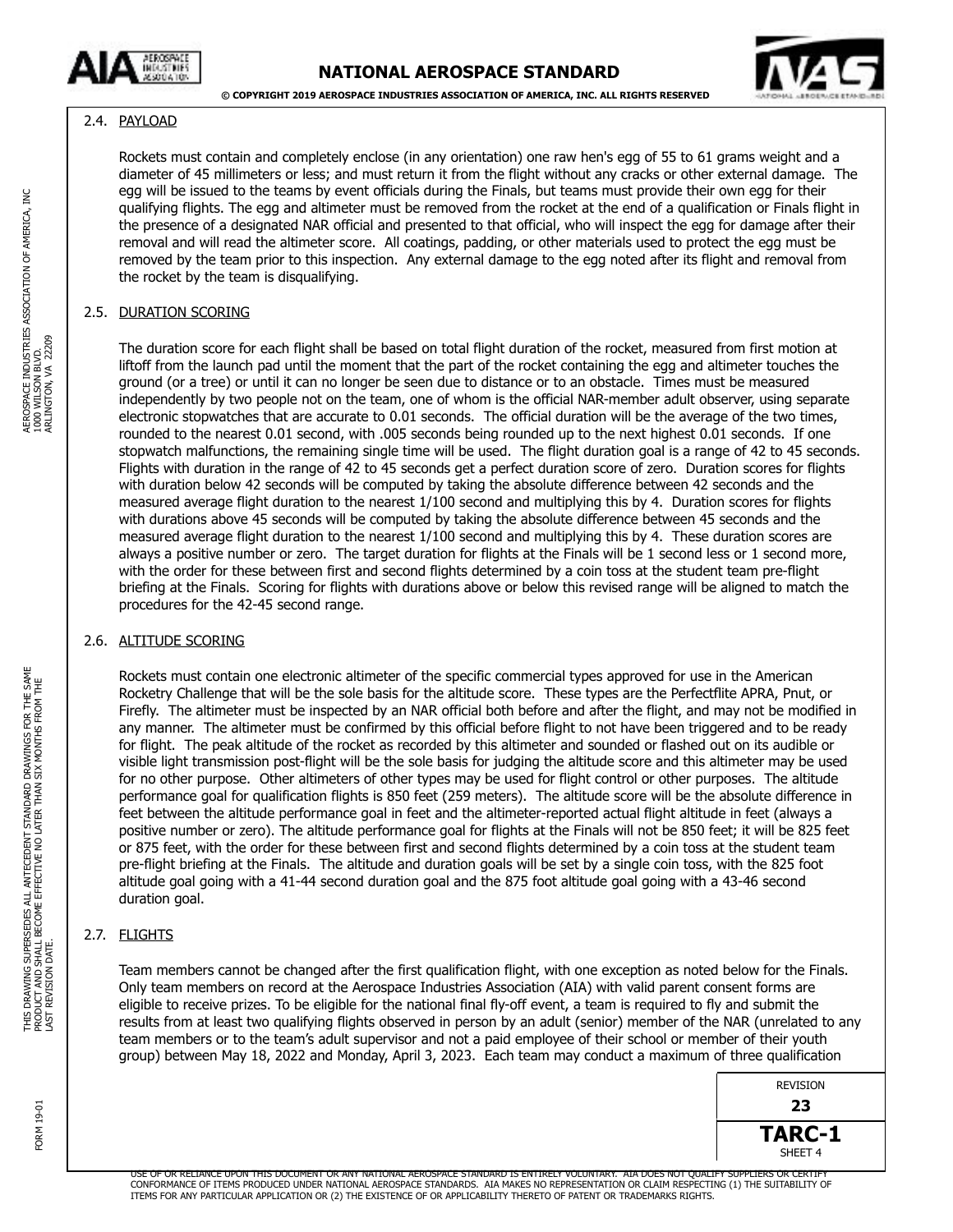

# **NATIONAL AEROSPACE STANDARD**



#### **© COPYRIGHT 2019 AEROSPACE INDUSTRIES ASSOCIATION OF AMERICA, INC. ALL RIGHTS RESERVED**

flights, and will be ranked based on the sum of the best two qualified flights. More than two qualification flights are not required if the team is satisfied with the results of their first two flights. A qualification flight attempt must be declared to the NAR observer before the rocket's motor(s) are ignited. Once an attempt is declared, the results of that flight must be recorded and submitted to the AIA, even if the flight is unsuccessful. A rocket that departs the launch rail or rod under rocket power is considered to have made a flight, even if all motors do not ignite. If a rocket experiences a rare "catastrophic" malfunction of a rocket motor (as determined by the NAR official observer), a replacement flight may be made, with a replacement vehicle if necessary. Flights which are otherwise fully safe and qualified but which result in no altimeter reading despite correct usage of the altimeter by the team will be counted as "no flight" and may be reflown without penalty. The results from qualification flight attempts must be entered into an online score reporting portal and received at the offices of the AIA by 11:59 PM Eastern time on Monday, April 3, 2023. Based on these qualification scores 100 teams (with a limit of no more than the best two made up of students from any single school or organization) will be selected on the basis of lowest combined scores for their best two flights. If a school has more than two teams whose flight score is better than the cutoff score for Finals selection, they may adjust the membership of the two best teams invited to attend the Finals to include students from other teams with scores that met the Finals cutoff, up to a limit of ten students on any single team. Teams will be notified no later than 5 PM on Monday, April 10, 2023, and will be invited to participate in the final fly-off to be held on May 20, 2023 (alternate date in case of inclement weather will be May 21, 2023).

#### 2.8. SAFE RECOVERY

<span id="page-4-0"></span>Every portion of the rocket must return to earth safely and at a velocity that presents no hazard. An entry which has any heavy structural part or an expended motor casing separate from the rest and fall to earth without any form of recovery device will be disqualified. The rocket must be allowed to land at the end of flight without human intervention (catching) and the flight will be disqualified if there is such intervention.

#### <span id="page-4-1"></span>2.9. RETURNS

Return of the entire rocket is required by the deadline time on that same day that was established at the beginning of the day's flying. If the rocket cannot be returned after an otherwise safe and stable flight because it cannot be located or because it landed in a spot from which recovery would be hazardous (as determined by an NAR official), a replacement vehicle may be substituted for a replacement flight. Once the NAR official has declared that a rocket has landed in a place from which recovery would be hazardous, the results from that rocket's flight may not subsequently be used even if it is recovered.

### <span id="page-4-2"></span>2.10. LAUNCH SYSTEMS

Teams may use the electrical launch system and the launch pads (with six-foot long, 1-inch rails) provided by the event officials or may provide their own rail or tower system as long as it provides at least six feet of rigid guidance; launch rods will not be permitted to be used at the Finals. Launch systems used locally for qualification flights prior to the Finals must provide the rocket with at least six feet of rigid guidance, with a rail or with use of a rod diameter of at least 1/4 inch, if a rod is used. All launches will be controlled by the event Range Safety Officer and must occur from the ground.

### <span id="page-4-3"></span>2.11. FLIGHT CONTROL

Rockets may not use an externally-generated signal such as radio or computer control (except GPS navigation satellite signals) for any purpose after liftoff. They may use autonomous onboard control systems or altimeters separate from the official scoring altimeter to control any aspect of flight as long as these do not involve the use of pyrotechnic charges.

### <span id="page-4-4"></span>2.12. PLACES

Places in the final fly-off of the competition will be determined on the basis of the sum of the altitude and duration scores. At the fly-offs, at least 24 teams will be invited to make a second flight based on the results of their first flights. In these second flights, rockets which have issues which would otherwise rate a replacement flight under TARC rules

| REVISION           |  |
|--------------------|--|
| 23                 |  |
| TARC-1             |  |
| SHEET <sub>5</sub> |  |

USE OF OR RELIANCE UPON THIS DOCUMENT OR ANY NATIONAL AEROSPACE STANDARD IS ENTIRELY VOLUNTARY. AIA DOES NOT QUALIFY SUPPLIERS OR CERTIFY CONFORMANCE OF ITEMS PRODUCED UNDER NATIONAL AEROSPACE STANDARDS. AIA MAKES NO REPRESENTATION OR CLAIM RESPECTING (1) THE SUITABILITY OF<br>ITEMS FOR ANY PARTICULAR APPLICATION OR (2) THE EXISTENCE OF OR APPLICABILITY THERET

**DRAWINGS FOR THE SAME**<br>I SIX MONTHS FROM THE

LAST REVISION DATE.